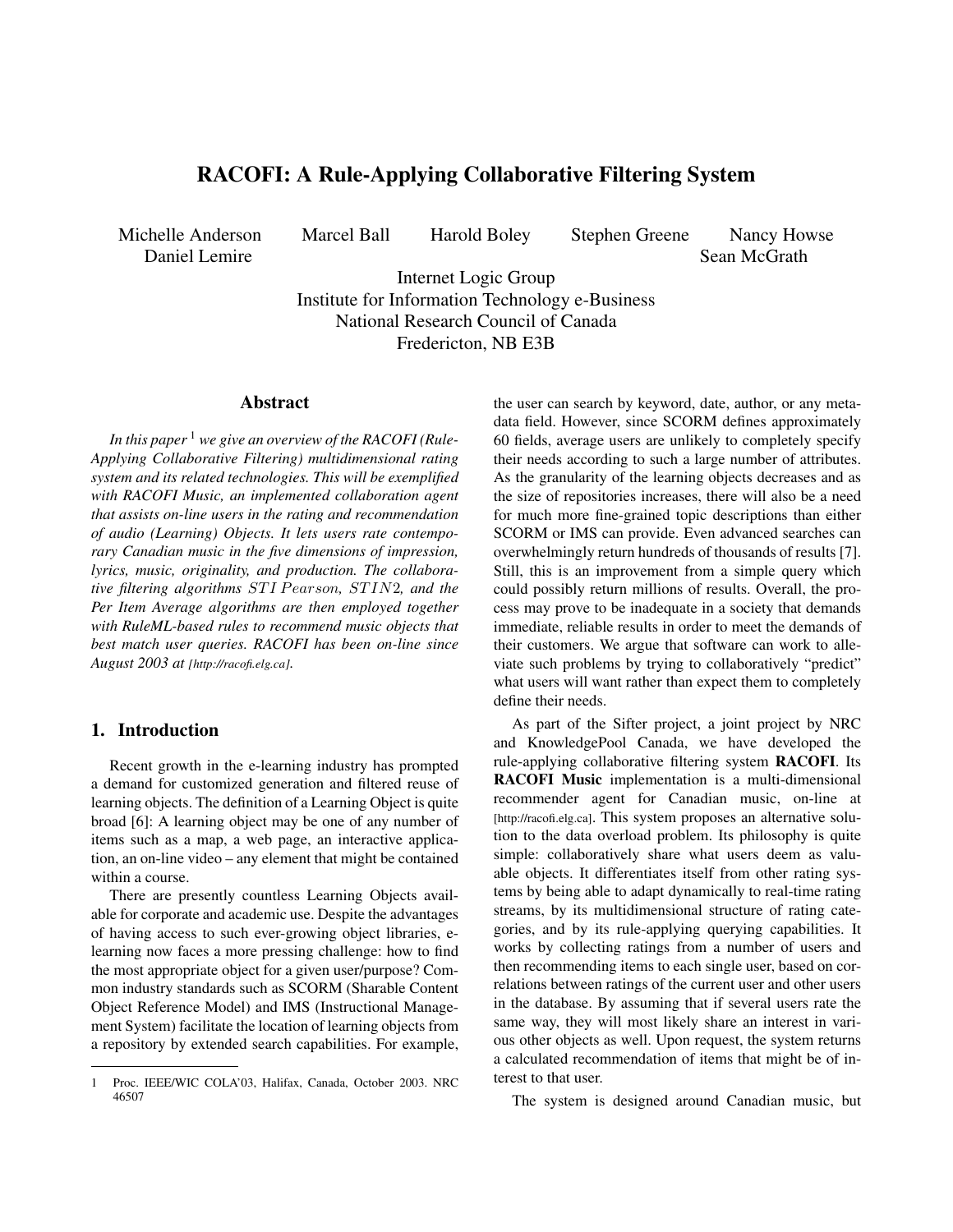

**Figure 1. RACOFI General Architecture**

not limited to it. A major advantage to RACOFI's flexible object-oriented framework is its capability to target the specific needs of a business. The system's music objects, for example, could just as easily be movie, tourism, or math objects. We achieve this high flexibility for two reasons: the collaborative filtering algorithms are content-neutral, only using ratings and none of the meta-data, whereas the content-based filtering is handled by RuleML through loading of domain-specific rules. For example, with music, it makes sense to attempt to determine whether a user likes a given artist or not or to take into account the genre.

The purpose of RACOFI's meta-data is to describe everything of relevance and interest about the object. So, there are mainly two types of meta-data: objective and subjective. Most of the meta-data is *objective*, which is often used to describes bibliographical information, for example: the date of the item, the author's name or the name of the album. *Subjective meta-data* depends mainly on users; how the users rated the object in attributes such as lyrics and originality. The recommendations must be based on both the objective and the subjective meta-data. We handle the objective meta-data using RuleML, whereas collaborative filtering process the subjective meta-data.

After the user has logged into the system, he / she has the option of rating existing objects, browsing the available items, or adding new ones. When the user chooses to rate an item, a music album in this case, he / she is given a list of various rating categories with a zero-to-ten scale. The following categories are available to rate a music object: impression, lyrics, music, originality, and production. The more ratings a user enters into the system, the broader the basis for the collaborative filtering algorithms, hence the more accurate his / her subsequent querying results (RACOFI's COFI subsystem). Another interesting feature is the ability to allocate weights to the ratings (RACOFI's RALOCA subsystem). In other words, the agent allows the possibility of specifying if some categories will carry more importance in the recommendation. Although this is also on a zero-to-ten scale, they both have very different functions. It is possible to enter into the agent certain rules for

given circumstances that the user's information will be evaluated against. These are predefined entities and can easily be added or removed. We also use rules to support contentbased collaborative filtering: if a user has rated highly one of Leonard Cohen's albums, then we favor other Leonard Cohen albums, and vice versa.

The main contribution of this paper is the joint use of rules and collaborative filtering algorithms, which allows the application of collaborative filtering in a multidimensional setting. The software is innovative because it offers dynamic on-line personalized recommendations based on multidimensional ratings with a pluggable architecture for both rules and collaborative filtering algorithms. The system is designed so we can easily add or remove rules and algorithms.

This paper is organized as follows. Section two introduces the background technologies; collaborative filtering, XML/XSLT technologies and RuleML. Section three describes the RACOFI system components; information retrieval, COFI and RALOCA. Section four gives an experience report.

## 2. Technologies

#### 2.1. Introduction to Collaborative Filtering

Internet changed the way we see the world in many ways. We now have access to a large amount of data on most topics in matters of seconds rather than hours or days. Arguably, the value of information has thus gone down, but what is now more valuable than ever is our ability to retrieve quickly the most relevant information.

Information Retrieval offers very powerful tools exemplified by google, the famous search engine. Alas, these content-based tools make some assumptions that are not always satisfied in practice.

- 1. We assume that the semantic content can be processed by software. Often, this means means that content must be made of text and numerical values.
- 2. The user can express his query in terms of text or specific content-based criteria (e.g. size, date).

Other technologies attempt to address these two issues by using meta-data and rule-based engines. Even if the semantic content cannot be parsed directly, human intervention can help bridge the gap. However, meta-data is expensive and generally incomplete.

Imagine that an e-Learning developer is preparing a course on security at work. Using modern Internet tools, this developer can easily retrieve information about security in the form of text-based content. Making reasonable assumptions about what the client will prefer based on ex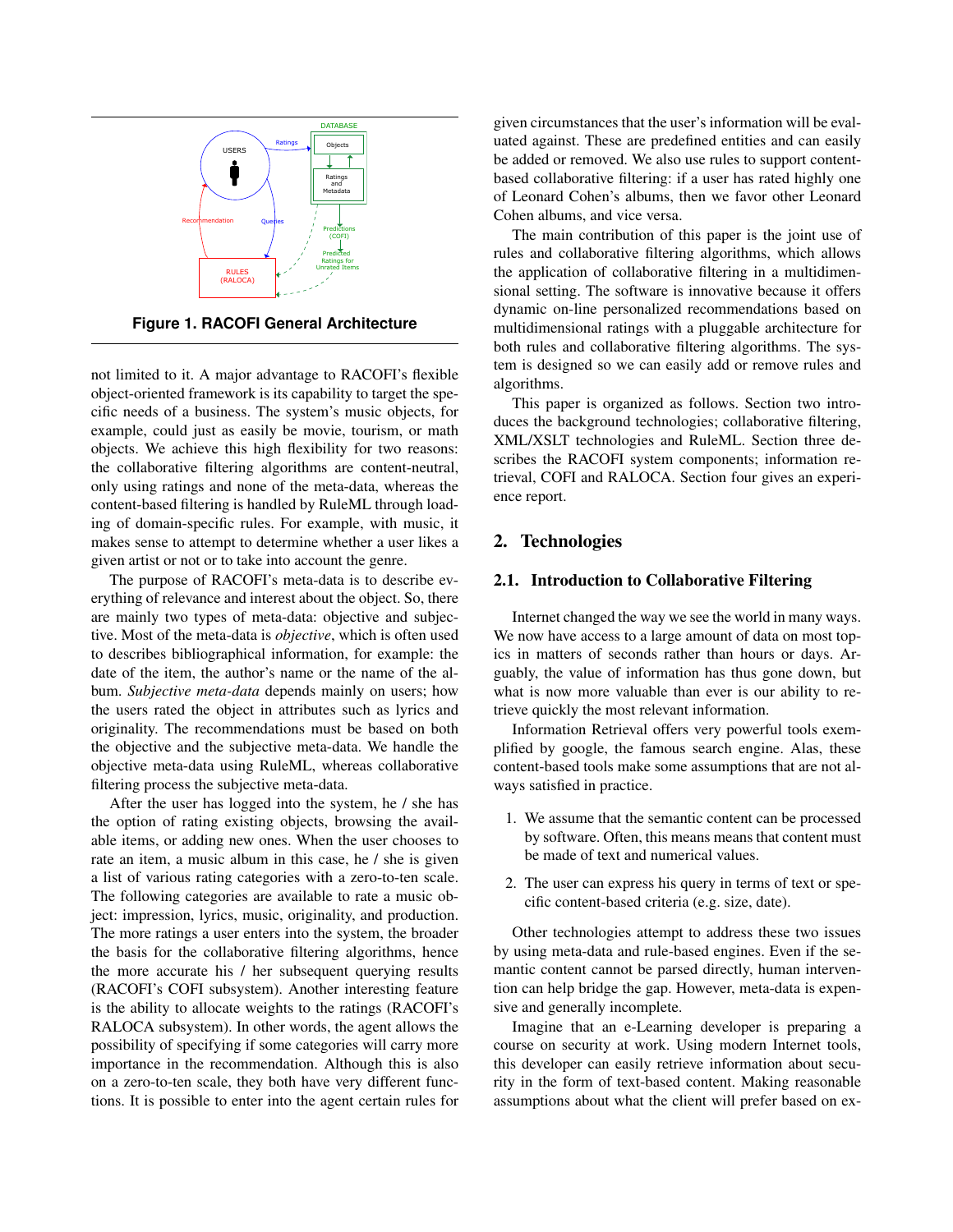perience and some research, the developer can design a format for the course and submit it to the client.

However, in practice, it is likely that some of the time, the developer has had the ability to store in a database the preferences of the current client, if it is a returning client, and of possibly many other clients that may, or may not be related. Rightly so, the clients are expecting the developer to take into account their past feedback.

We argue that the software should support the developer in taking into account the clients' preferences. This can be very easily implemented as in the following example.

For the  $x^{th}$  time these past years, the developer has had to choose among a large database of background music or background images. As part of the feedback requested from clients, ratings on these objects has been stored. From these ratings, it is quite easy to quickly sort the possible choices from the most popular one, to the least popular. The developer will naturally be tempted to choose the object that have received the highest ratings.

However, this non-personalized approach is generally unsatisfying if the current client has already given us ratings and if our clients have sometimes different tastes. Imagine for example that this same client has consistently rated black and white images poorly, but that the most popular background image is a black and white one. Would the developer be wise to choose the black and white image?

It might look like all we need is to collect simple rules about user preferences. However, adapting to specific clients might not be simple in general. Imagine that we have no ratings on background images coming from this client, and we cannot expect clients to give us complete ratings all the time, but that the client has rated musical backgrounds several times. We know that the client has rated very poorly classical music, and we also have a number of clients rate poorly classical music and black and white backgrounds. Would the developer be wise to choose the black and white image?

In practice, of course, it is likely that the problem is even more complex with many conflicting ratings to the point where we cannot express the preferences of the current client in terms of clear rules.

Collaborative Filtering was introduced in the mid eighties as a way to cope with such problems [12]. One of the most common technique is to view the ratings of each user as an incomplete vector and to use as a similarity measure the Pearson correlation over their commonly rated items. Using the similarity measure, one can then compute a weighted average of all users in the database and present the result as a *prediction* to the current user. There are many ways to improve this generic scheme and it has been shown to consistently outperform [4]. in accuracy the naïve approach which consist in predicting that the current user will rate items as an *average user* (using per item average). The Pearson correlation scheme outperforms the naïve approach because it tries to leverage as much as possible the information known about the user instead of discarding it.

The accuracy of a collaborative filtering system can be easily measured. It suffices to *hide* one of the rating from each evaluation and see how well we can predict it by computing the absolute error. By averaging over many such test, we get an objective measure of the accuracy called *AllBut1 Mean Average Error*.

#### 2.2. Algorithms

For the purpose of this paper, we distinguish between two types of schemes: lightweight or memory-based. Memory-based schemes, such as the Pearson scheme described above, require us to go through a large set of preferences each time a prediction is required. This task can quickly become expensive: doubling the number of users, roughly doubles the response time of the system. Ideally, one would want on-line constant time answers while using only a marginal amount of resources.

As a more scalable alternative, researchers have proposed using schemes such as the Bias From Mean algorithm [10]. Given  $u$  an incomplete vector of ratings, the Bias From Mean scheme can be described by the formula

$$
P_{bias}(u)_i = \bar{u} + \frac{1}{card(S_i(\chi))} \sum_{w \in S_i(\chi)} w_i - \overline{w} \quad (1)
$$

where  $\bar{u}$  is the average of the incomplete vector and  $S_i(\chi)$  =  $\{w \in \chi : i \in S(w)\}\$  where  $S(w)$  is the set of items rated in w and  $\chi$  is the set of all incomplete vectors available (all users). It can be computed much faster, without accessing the full database, and is only about  $10\%$  less accurate. It can be quickly updated when new ratings are entered and we only need to keep in fast storage a single vector of size proportional to the number of items in the database.

Other authors have proposed forcing the users to rate a standard set of items [9] before they can use the system. While these authors get good results, they haven't yet outperformed similar schemes while they add a constraint which might be problematic in practice. For example, e-Learning clients might not be interested in rating a set of items before they can do business with you. The reader can test their joke recommender system on-line [8] [http://shadow.ieor.berkeley.edu/humor/].

In [11], we proposed to modify both the Bias From Mean and Pearson scheme, two of the most state-of-the-art algorithms, to make them *Scale and Translation Invariant* (STI). Doing so, we showed we could consistently outperform the original schemes in accuracy by at least 3% which is significant in this context. In effect, our lightweight schemes become nearly as accurate as Pearson (within 4%). The main idea behind these schemes is that we must factor out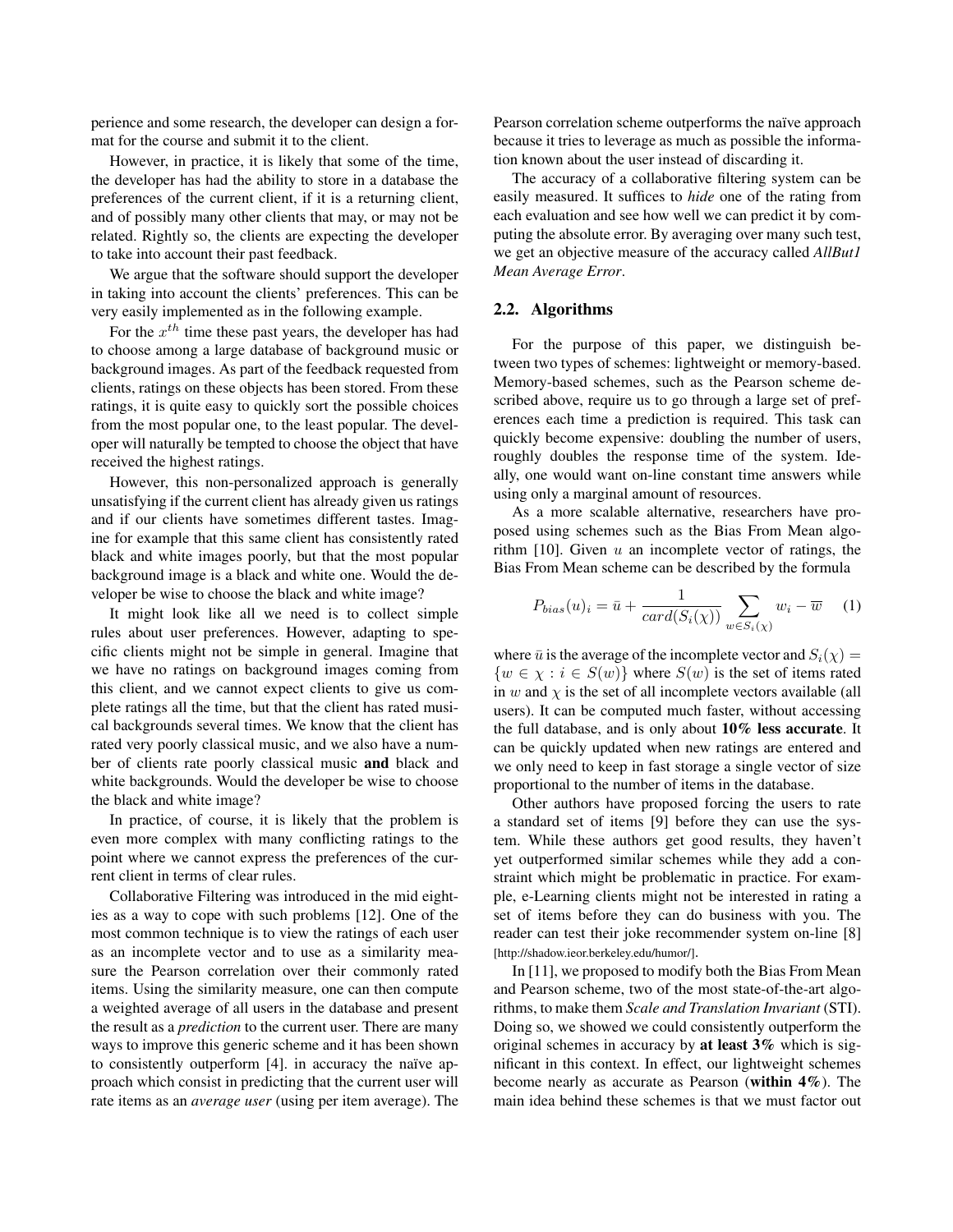the amplitude and the mean of the ratings of all users. Indeed, some users will tend to rate consistently high whereas others will tend to rate consistently lower and we must ignore such differences since we assume that only the relative rating matters. Also, some users are more *shy*, rarely giving a very bad or a very good rating, whereas other users are more extreme in their ratings. If we don't factor out this amplitude, more extreme raters are likely to count more in the prediction while they may not be the best experts. In effect, normalization is necessary so that the system can be somewhat democratic. Taken in this sense, democracy improves the accuracy of our prediction. It is still possible for a user to count more than others however: the more items one rate, the more one's opinion will count in the system. We found that if we penalized frequent raters, the accuracy was generally diminished.

One of our most accurate lightweight scheme is  $STIN2$  (STI Non-Personalized 2 steps). The term Non-Personalized refers to the fact that the scheme matches all users against a fixed set of vectors as we shall see. As the name suggest, it can be defined in as a two-step process. We begin by defining the array  $\mathbf{v}^{(1)}$  as

$$
\mathbf{v}_{i}^{(1)} = \frac{1}{card(S_{i}(\chi))} \sum_{u \in S_{i}(\chi)} \frac{u - \bar{u}}{\|u - \bar{u}\|_{l_2}}
$$

where we define the normalized Lebesgue norm  $l_2$  as

$$
||u - \bar{u}||_{l_2} = \sqrt{\sum_{i \in S(u)} \frac{(u_i - \bar{u})^2}{card(S(u))}}.
$$

Then, given any evaluation u, we can match it against  $\mathbf{v}^{(1)}$ so as to minimize the residual energy  $||u - \alpha - \beta \mathbf{v}^{(1)}||_{l_2}$ where  $\alpha$  and  $\beta$  can be solved for by regression. Once we have solved for  $\alpha$  and  $\beta$ , the vector  $\alpha + \beta \mathbf{v}^{(1)}$  constitute a first order prediction noted  $STIN1$ . Given any evaluation *u*, note the remainder  $u_{STIN1} = \alpha + \beta \mathbf{v}^{(1)}$  where  $\alpha$  and  $\beta$ depend on  $u$ . We found out empirically the we could further use these remainders to improve the accuracy slightly. We use these  $u_{STIN1}$  to define the second-order vector  $\mathbf{v}^{(2)}$  as

$$
\mathbf{v}_i^{(2)} = \frac{1}{card(S_i(\chi))} \sum_{u \in S_i(\chi)} \frac{u - u_{STIN1}}{||u - u_{STIN1}||_{l_\infty}}
$$

where we have

$$
||u - u_{STIN1}||_{l_{\infty}} = \max_{i \in S(u)} |u_i - u_{STIN1,i}|
$$

with the convention that  $u_{STIN1,i} = \alpha + \beta \mathbf{v}_i^{(1)}$ . Thus, given any evaluation  $u$ , the  $STIN2$  scheme is defined by matching u against both  $\mathbf{v}^{(1)}$  and  $\mathbf{v}^{(2)}$  using the formula

$$
u - \alpha - \beta \mathbf{v}^{(1)} - \gamma \mathbf{v}^{(2)}
$$

where  $\alpha$ ,  $\beta$ , and  $\gamma$  can be determined by regression. The most expensive component of this algorithm is the computation of  $\mathbf{v}^{(1)}$  and  $\mathbf{v}^{(2)}$ , but this can be done offline. Once the system is running, we can show that the vectors can be updated in constant time as new ratings are entered in the system and we've implemented such fast updates in RACOFI.

Our most accurate memory-based is STI Pearson. Given a database of evaluations  $\chi$  and a current evaluation w, we compute a *similarity measure* between w and all evaluations  $u \in \chi$  using the scalar product

$$
s_{u,w} = \left\langle \frac{u - \bar{u}}{\|u - \bar{u}\|_{l_2}}, \frac{w - \bar{w}}{\|w - \bar{w}\|_{l_2}} \right\rangle
$$

where the scalar product is defined as a sum over the product of common ratings  $\langle u, w \rangle = \sum_{i \in S(u) \cap S(w)} u_i w_i$ . Clearly, it can be expensive to compute  $s(u, w)$  if the database  $\chi$  is large because the evaluation w is specific to each user and thus, these results cannot be buffered. On the other hand, it is possible to precompute the values  $\bar{u}$  and  $||u - \bar{u}||_{l_2}$  for all  $u \in \chi$  and this is what we chose to implement in RACOFI. In order to ensure that the recommendations can always be done on-line, it is wise to bound the size of the set  $\chi$  as we have done. We found empirically that raising the similarity measures  $s_{u,w}$  to the power 2.5 like so  $s_{u,w}^{2.5} = s_{u,w} \times |s_{u,w}|^{1.5}$ , improved the results since it favors higher similarity values. This has been found true of other scheme and is referred to as *case amplification* [4]. Once the  $s_{u,w}$  have been computed and raised to a power, we compute the vector v as

$$
\mathbf{v}_{i} = \frac{1}{card(S_{i}(\chi))} \sum_{u \in S_{i}(\chi)} s(u, w)^{2.5} \frac{u - \bar{u}}{\|u - \bar{u}\|_{l_{2}}}
$$

where  $\bf{v}$  depends on  $w$  as well as on the set of evaluations χ. Finally, the prediction is given by  $\alpha + \beta$ v where  $\alpha$  and  $\beta$  are found by regression so as to minimize the remainder  $u - \alpha - \beta \mathbf{v}$ .

#### 2.3. Implementations

Thus, we used  $STIN2$  as a lightweight recommender and STI Pearson as a memory-based scheme (See Tab. 1) An implementation of these algorithms in Java is available from the authors by correspondence. Further mathematical details and motivation are given in in [11]. On two standard data sets (MovieLens and Jester), we show that they can outperform competitive collaborative filtering systems (Bias From Mean and Pearson). Tab. 1 also shows that recommendations where we don't leverage our knowledge of the current user into account (using the Per Item Average scheme) are less accurate.

In the current system, if each object has many ratings on different attribute, they are considered separately. For exam-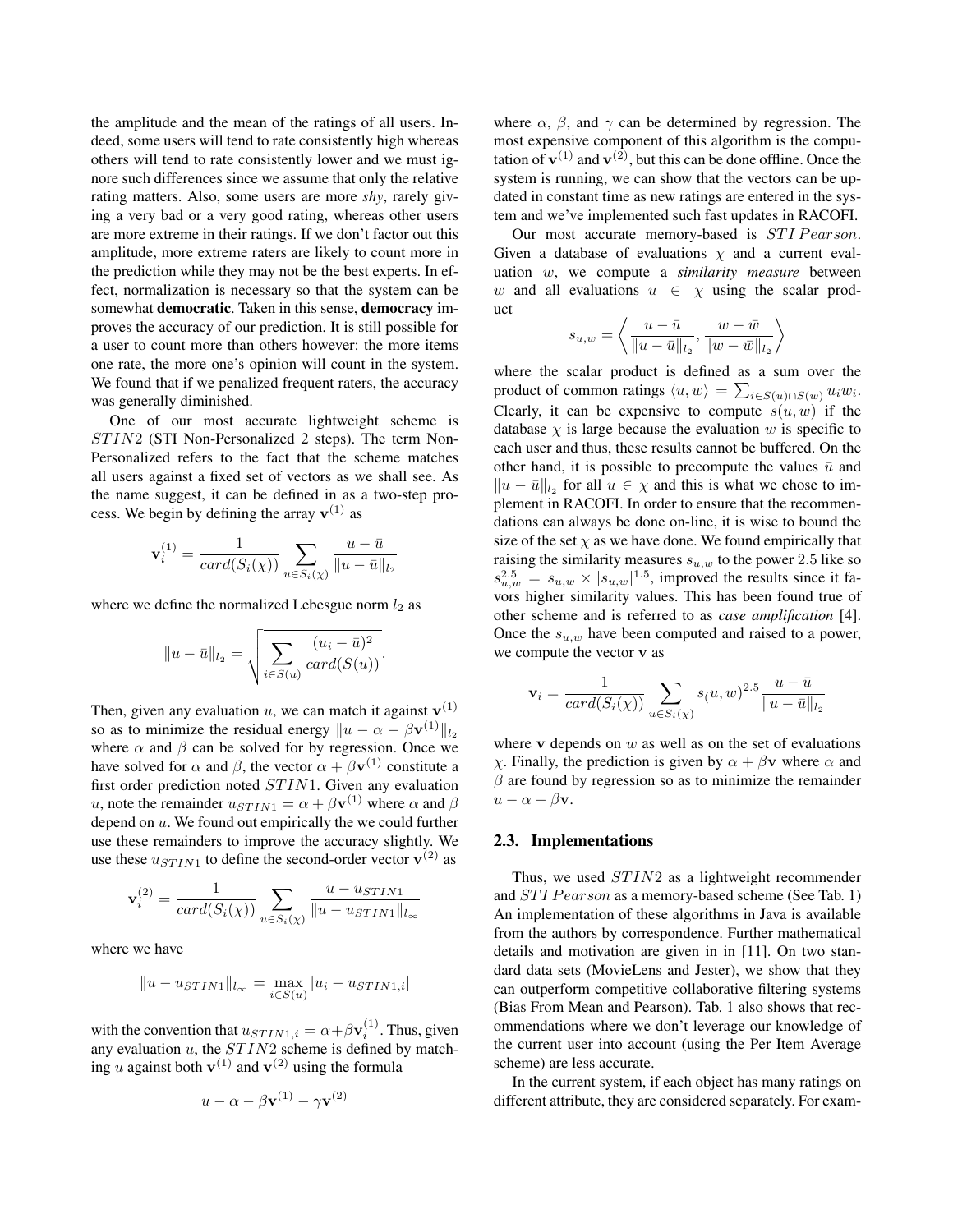| AllBut1 MAE | query cost |
|-------------|------------|
| 0.223       |            |
| 0.203       |            |
| 0.194       |            |
| 0.187       | O(m)       |
|             |            |
| 0.166       | (m)        |
| AllBut1 MAE | query cost |
| 4.06        |            |
| 3.42        |            |
| 3.32        |            |
| 3.24        | m          |
|             |            |

**Table 1. AllBut1 Mean Absolute Error (MAE) of different recommender schemes the Each-Movie and Jester data sets. The complexity of the queries relative to the number of users** m **is given. For EachMovie, ratings ranged from 0 to 1 in increments of 0.2 whereas for Jester, the range of values is given to be - 10.0 to 10.0. Average where computed over 6 trials of at least 100,000 predictions each with training sets including at least 50,000 ratings. Lesser values are better. The Pearson and Bias From Mean scheme are competitive algorithms. Our implementation of the memory-based Pearson used case amplification with a power of 2.5 as with**  $STI$  Pearson.

ple, when rating music albums, we treat separately the ratings for lyrics from the ratings for originality. We haven't yet designed a truly multidimensional collaborative filtering system nor do we know of one in the literature, and this is a subject for future research. We believe a multidimensional scheme could outperform our current one-dimensional approach. However, one benefit of our orthogonal approach is that new dimensions can be added easily and we can cope automatically with dimensions that would not apply to the current object or with users who do not wish to rate a given dimension. These benefits are not fully leveraged in RACOFI since the web site doesn't allow users not to rate a given dimension, but this limitation is not algorithmic.

By design, our approach to collaborative filtering doesn't leverage all meta-data and implicit ratings such as how often or how long a user stayed on a page. For example, we do not currently profile users to determine whether they are professional musicians or at least somewhat knowledgeable of Canadian Music. For that matter, we do not attempt to track users to prevent abuses. We also did not consider many of the psychological factors that will bias the results such as

how the various dimensions can be interpreted differently by some users despite our documentation.

#### 2.4. XML Technologies (XSLT)

The extensibility of XML has given rise to its use not only in data structuring, management, and processing, but also as a metadata tagging language (e.g., RDF/XML). RACOFI uses XML and related technologies in the storing and retrieval of user ratings as well as in their processing into recommendations.

By providing an infinitly expandable syntactic framework through the use of definable tags as well as the ability to declare a finite subset of tags through Data Type Declarations (DTDs), XML has allowed developers to define new languages as XML 'applications'. XML has thus become a "structural breeding ground" for new web based languages such as RuleML (see section 2.5), as used in RACOFI.

XML also provides an associated stylesheet language, XSLT (Exstensible Stylesheet Language for Transformations), which allows the transformation of XML into other ASCII based languages. This allows XML documents to be written to address a specific domain, and then be transformed to another XML subset or to an HTML rendering.

Within RACOFI, XSLT has been used to transform RuleML rules from the newer object-oriented form, to their earlier positional form, often still used for processing. This allows developers to take advantage of object-oriented concepts to support development while maintaining runtime advantages of processing a predefined positional rulebase.

# 2.5. RuleML

Semantic Web [http://www.w3.org/2001/sw] *ontologies* can be composed from the taxonomy-implementing description logic of OWL [5] and the rules-implementing Horn logic of RuleML [3]. While the current RACOFI system has a focus on rules, taxonomies will also become important in the future, e.g. for music "genre" classification.

Object-Oriented RuleML (OO RuleML) [2] [http://www.ruleml.org/indoo] is an extension of the Rule Markup Language that provides not only positional facts and rules but also clauses with unordered argument collections keyed on *roles*, as also found in description logic and F-logic.

RuleML's XML/RDF-integrating system syntax augments 'type tags' by 'role tags' that represent the 'slots', 'features', or "attributes" of type-tagged objects. OO RuleML makes such role tags available as a user syntax in atomic formulas and complex terms: the atom and cterm elements – after their positional argument children – can now also contain non-positional argument chil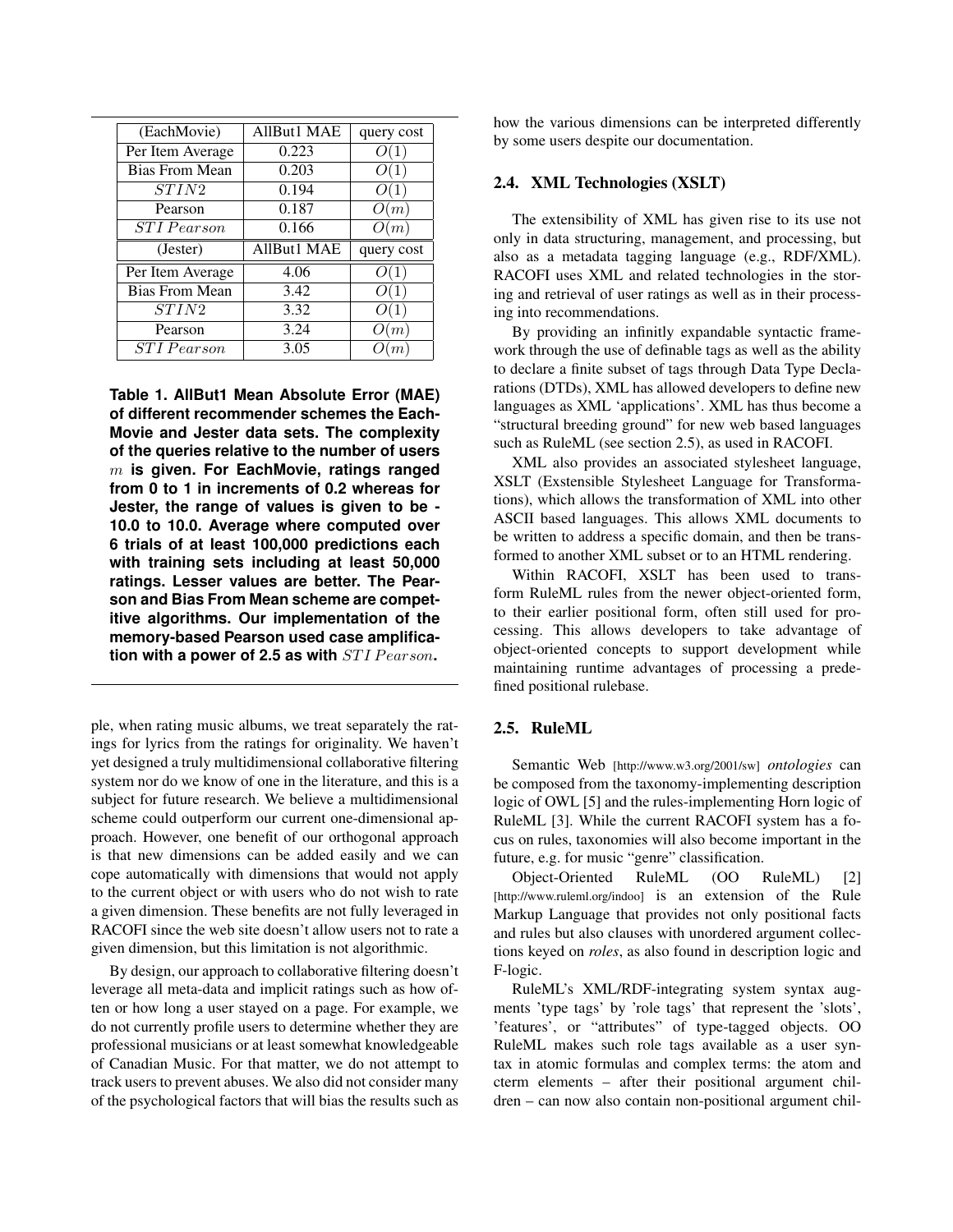dren " r" (for the metarole 'role') with a required CDATA attribute 'n' (for the user-defined role 'name'). This also allows for mixed positional and object-oriented representations. OO RuleML has been extended by role weights specifying the relative importance of slots [1].

OO RuleML has been first implemented via an XSLT translator to the positional jDREW [13], and then directly in the form of OO jDREW, the latter being used in the RACOFI system.

### 3. RACOFI

The RACOFI system is the result of two integrated systems: COFI (collaborative filtering) and RALOCA (Rule Applying Learning Object Comparison Object). The diagram below shows the interaction between the two components. As the diagram show, they are fully integrated: all software runs in the same Java Virtual Machine (JVM), using the same Java objects through the Singleton construct. At the same time, RALOCA focuses on the objective meta-data whereas COFI processes the subjective meta-data. In order to provide the final recommendations, RALOCA combines both the predictions generated by COFI and its own content-based processing.



**Figure 2. RACOFI, System Diagram**

#### 3.1. Information Retrieval

The first step in the information retrieval process was to collect an extensive list of Canadian artists, whose commercial recordings we wanted to have available to be rated by users. This involved the parsing of source code from two Canadian music sites which listed popular Canadian artists. Artist names were extracted from the source and stored into a text file, making sure that no duplicate entries were made.

Once the artist names were in place, it came time to harvest a list of ASIN numbers (a unique number used by Amazon.com to identify a product in their store) from Amazon.com using their external web API. A python script was used to retrieve a complete list of albums from each artist stored in the text file. During this phase any imported albums and CD singles were removed to prevent any duplicate entries.

Another check was also performed to ensure that the albums returned from the amazon search were in fact from the artist that was searched for, and not from an artist with a similar name.

#### 3.2. COFI (Collaborative Filtering)

COFI deals with the subjective aspect of the metadata. On the front end, its major function is to gather user ratings in each of the five dimensions via a servlet-based web interface. To facilitate this process, COFI retains in memory metadata for all items, as well as that for the five thousand most recently logged in users - both subjective and objective. COFI's back end manages the interaction between the web interface, user and item metadata, and the collaborative filtering algorithms used to predict user ratings for unrated items. It is important to note that within the context of COFI, the five dimensions to be rated are entirely independent. It is only when the ratings are introduced to RALOCA that the five dimensions are merged, thus producing even more personalized and meaningful results.

The back end of COFI can be divided into three sections: the singleton which manages the CollaborativeFilteringSystem Objects, the singletons which manage objective user and item metadata, and the servlets which process information collected from the html forms which comprise COFI's front end. The singleton which manages the Collaborative-FilteringSystem algorithms is known as CFSSingleton. The CFSSingleton, along with the CFS class, permits COFI to maintain the collaborative filtering information in memory. A CFS object consists of a CollaborativeFilteringSystem object for each of the algorithms in use. The CFSSingleton keeps in memory a CFS object for each of the five rating dimensions (impression, lyrics, music, originality, and production,) allowing COFI to update predictions in memory rather than recalculating them every time a new rating is entered. This results in improved speed and memory usage.

The user metadata is read initially from the MySQL database upon start up, and upheld by the UserSingleton. When COFI first connects with the database, the 5000 most recently logged in users (as listed by timestamp) are uploaded into memory. Thereafter, the 5000 user maximum is sustained. Should a new user be created, the eldest user in memory is removed and the new user added. An existing user who logs in and can be found in the database but not in memory is treated in a similar manner. Should a user already in memory log in, they are removed from their posi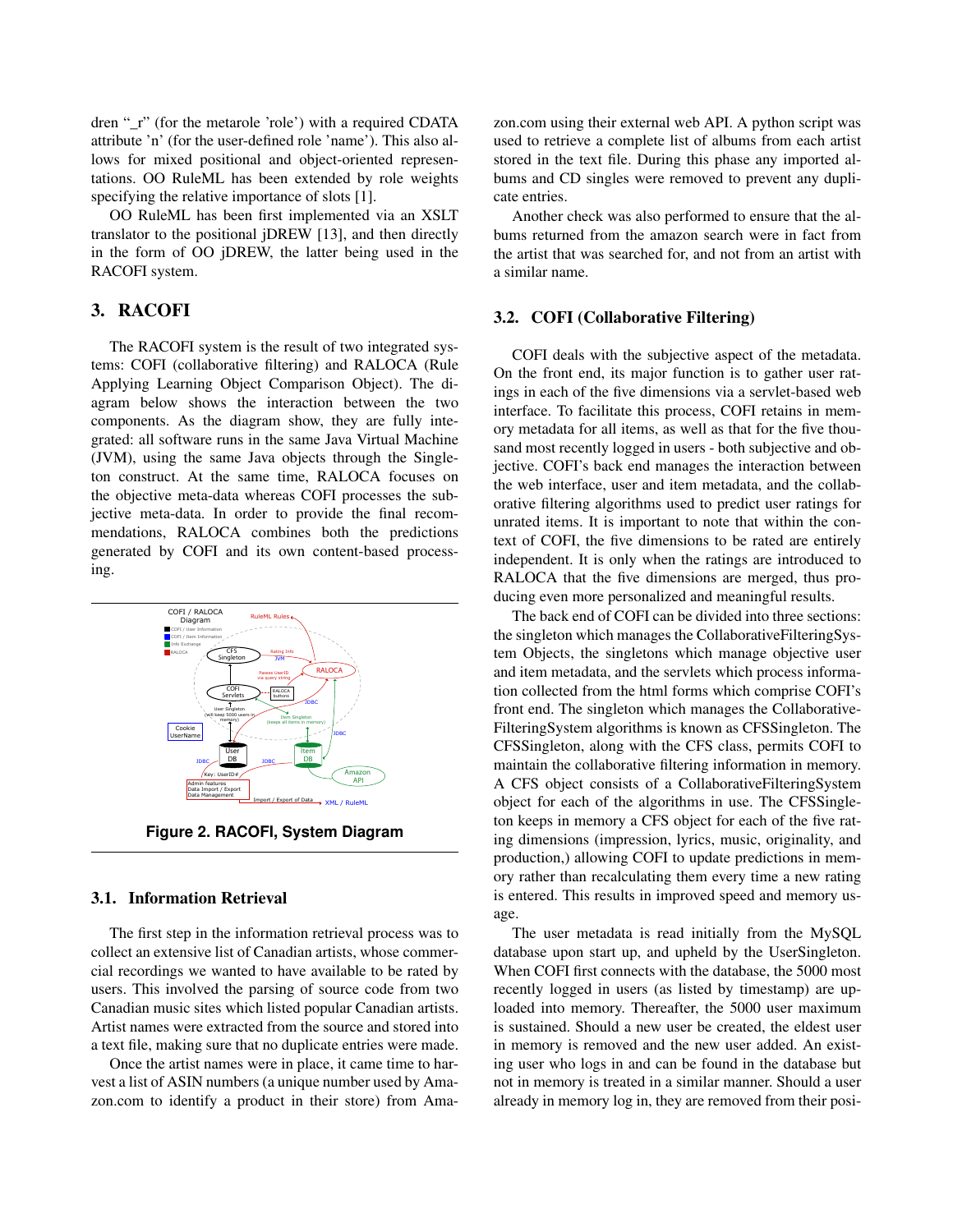tion in the queue, their timestamp is updated in the database, and they are re-added to the list as the most recent user. This queue of users is maintained using a LinkedHashMap data structure. The Hash Map properties of this data structure allow for quick access of information by keyed reference, while the linked list aspect tracks the order by which the users were added to the list and allows for easy removal of the eldest element.

Moving toward the front end are the java servlets which process information from the html forms. The servlets also serve as the bulk of the front end, dynamically creating html pages. The servlets act to create new users, process logins, and add new ratings. They also display lists of artists in the database, albums already rated, top recommendations, and the current top ten albums as rated by all users.

# 3.3. RALOCA (Rule Applying Learning Object Comparison Agent)

RALOCA is a rule based tool for the selection and comparison of objects (e.g., products) that are rated in multiple dimensions. This rule system – using OO jDREW and Object-Oriented RuleML [http://www.ruleml.org/indoo] – allows for high flexibility when selecting which objects to rank, and how to rank them. RALOCA lets us select objects based upon search criteria that the objects' metadata must meet, and permits rules that operate upon data (facts) about the objects and the user of the system.

Rules can also be added to the system to perform dynamic incremental modification of the product data, based upon the product information and information about the user. This functionality is currently used in two ways within the RACOFI system. The first is to add the appropriate taxes for a user's location to the cost of the objects; the second is to adjust the predicted ratings to better match the preferences of the user.

A weaknesses of collaborative filtering systems when used by themselves is that all objects are treated as though they were independant. One advantage of using a rule based system like RALOCA on top of a collaborative filtering system is that adjustments can be made to the predictions based upon correlations between the objects, such as a common artist/author or genre.

In general, "Users like and prefer to buy previously familiar recommendations" [14]. Therefore, it is necessary to tailor the results given by the collaborative filtering system to the user, by giving preference to objects the user would have familiarity with, reinforcing their trust in the system.

In our system this is done by adjusting the predicted ratings from the collaborative filtering system via rules. If the user rates an album by a particular artist highly, the predicted ratings for other albums by this artist are adjusted to be higher. Similarily, if a user rates an album low, other al-

bums by this artist are adjusted to have a lower predicted rating. Currently, the amount of the adjustments to the predicted rating is up to 1 rating unit. Further studies would need to be done before trying higher adjustment values.

For example, in our system

If a user rates 9 the originality of an album by artist X then the predicted originality rating, for this user, of all other albums by artist  $X$  is increased by a value of 0.5.

The system could be expanded so that similar correlations and adjustments are made based upon the genre of the albums. The entire adjustment rule set currently used in RACOFI is included as appendix A.1.

RALOCA is able to exclude objects from the RACOFI result listings using rules that process information known about the objects present in the database, and any information that is known about the RACOFI user. This functionality can be used to exclude objects from appearing to certain users. For example, a set of rules can be defined so that certain objects are only offered to those within certain provinces or countries; or, so that objects that have prerequisite requirements are offered only to those users who meet all these requirements for the objects.

The scoring system combines into a single value (predicted) rankings in multiple dimensions that are provided by COFI with weights representing the users' preferences. This single value can then be used to sort the results into a total order. The scoring system can be called in two modes, computing a normalized weighted sum either via a set of rules or via a hardcoded Java program. The 'rule' mode permits the scoring system to be easily customized at runtime, without having to modify and recompile the Java code. The 'hardcoded' mode permits to use a more efficient Java implementation if flexibility is not required.

The rule sets for RACOFI are included as appendix A.

# 4. Experience Report

During an informal opening on August 12th, 2003, the RACOFI system was presented and demoed to a selected subset of the New-Brunswick e-learning community. The feedback led us to improvements in the user interface, information submission form, and the dimension definitions.

As stated earlier, the more ratings a user enters (and the more accounts created), the recommendation algorithms become more effective. Up to date, the system has been live for two weeks. The database has already grown to approximately a thousand ratings, with over a hundred users.

At the algorithm level, experience has shown us that it is necessary to verify whether a user has enough ratings to attempt a personalized recommendation. Empirically, we found that setting a threshold of 3 rated items before we use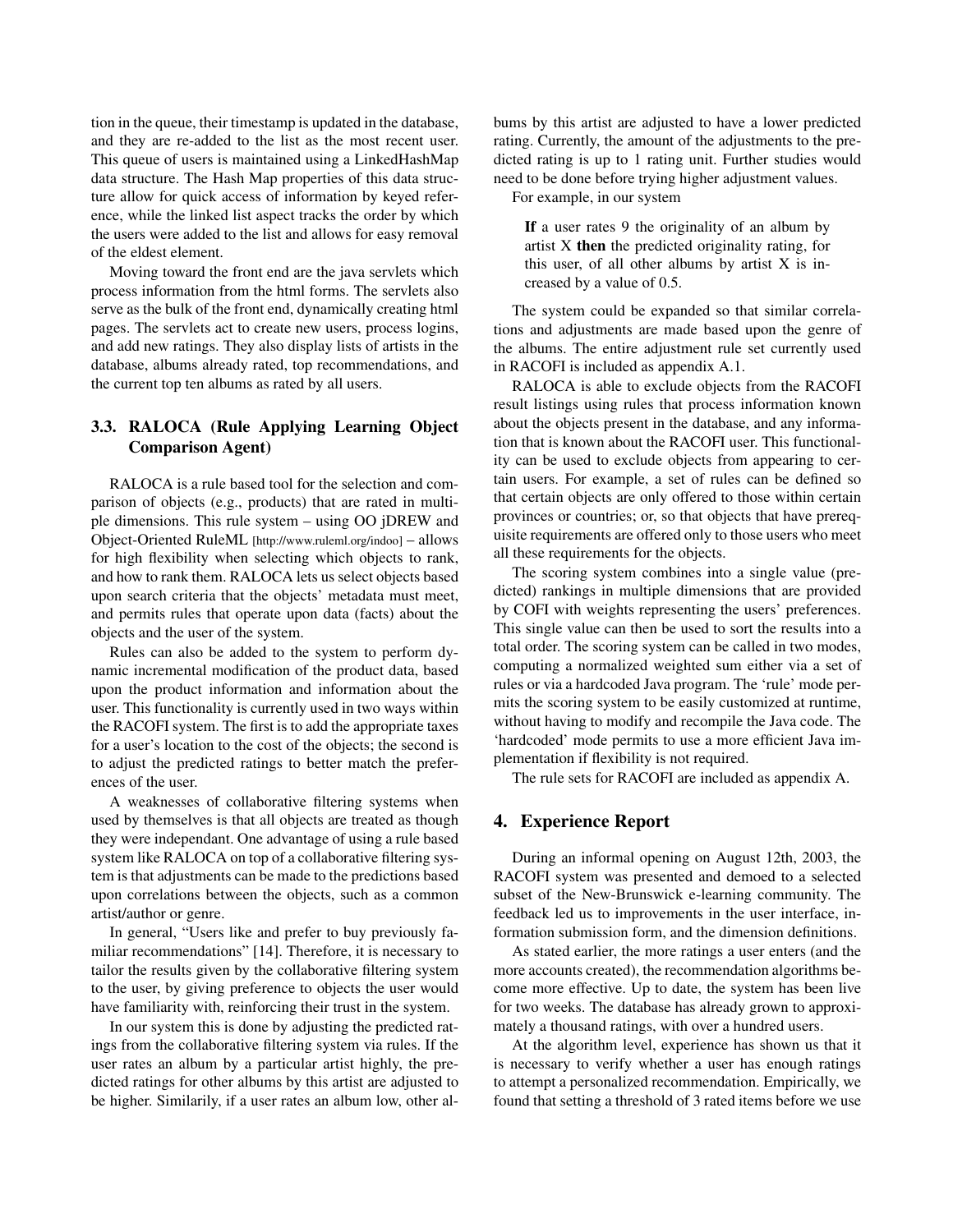

**Figure 3. The RACOFI interface: users are given the option to give weights to the different dimensions based on the level of importance. Users can also select various fields from which to select specific data and select** from three different algorithms:  $STIN2$  (the one selected in this case), the **STI Pearson**, **and the Per Item Average. The results and computational complexity varies depending on the algorithm.**

our algorithms worked well, and otherwise we fall back on the Per Item Average. We currently do not have enough data to measure the accuracy of our algorithms on our own data set, but we expect the simpler algorithm  $(STIN2)$  to currently outperform  $STI$  *Pearson* due the relative small size of our data set.

| File Edit<br>○ bak · ○ · × 2 ☆ Psenth grewster @ mds ④ ☆ ふ □ · ■ 名 | 'Seve Favorites Tools Help |             |                        |                        |                |                                          |                                   |                        |                    |       |                     |
|--------------------------------------------------------------------|----------------------------|-------------|------------------------|------------------------|----------------|------------------------------------------|-----------------------------------|------------------------|--------------------|-------|---------------------|
| Address a Http://racofi.elg.ca/servlet/RalocaSearch                |                            |             |                        |                        |                |                                          |                                   |                        |                    |       | $\sim$ $\Box$       |
|                                                                    |                            |             | <b>About This Site</b> |                        |                |                                          | <b>COFI Music</b><br>Comitacti Us |                        |                    |       |                     |
|                                                                    |                            |             |                        |                        |                | Products after weighted sum and secting. |                                   |                        |                    |       |                     |
| Title                                                              | Artist                     | Cost        | Impression             | Lyncs<br><b>Bating</b> | Muze<br>Rating | Originality                              | Performance<br><b>Rating</b>      | Year of<br>Publication | Label.             | Spore | More<br>Information |
| Disc One: All Their<br>Greatest Hits<br>1991-2001                  | <b>Barenaked</b><br>Tadex  | $$21.83$ 10 |                        | 10                     | 10             | $\mathbf{Q}$                             | 10                                | 2001                   | Warner<br>Brothers | 9.45  | More<br>Information |
| <b>Squee</b>                                                       | Buck 65                    | \$33.91 10  |                        | 10                     | $\mathbf{8}$   | 10                                       | 10                                | 2003                   | Wea                | 9.31  | More<br>Information |
| Quest for Fire:<br>Firestarter, Vol. 1                             | Kardnal<br>Official        | \$21.83.9   |                        | $\overline{a}$         | 10             | n.                                       | 9                                 | 2001                   | Mea                | 8.45  | More<br>Information |
|                                                                    | Buck 65                    | \$27.59 8   |                        | $\ddot{\mathbf{Q}}$    | $\mathbf{R}$   | $\overline{Q}$                           | $\overline{Q}$                    | 2003                   | Wea                | 84    | More<br>Information |
| Synesthesia                                                        |                            |             |                        |                        |                |                                          |                                   |                        |                    |       | More                |

**Figure 4. Results from the query in Fig.3. These personalized recommendations are optimized for the current user.**

# 5. Conclusion

As part of the completion of Phase II of the Sifter NRC project, we are planning to transform RACOFI into a fully generic rating system beyond Canadian music. In theory, RACOFI can be molded to represent any given scenario, if the need for a recommender system arises even though we expect challenges.

Among the interesting research questions is the ability of RACOFI to scale as we plan to apply the system to databases of over 30,000 learning objects with a large number of possible attributes. It is likely that we will need to leverage the hierarchical nature of such databases in order to keep the problem tractable.

# A. RACOFI Rule Listing

Rules of the form

If condition<sub>1</sub>  $\& \ldots \&$  condition<sub>n</sub> then action

are represented in our PR syntax $2$  as

 $action := condition_1, \ldots, condition_n.$ 

where  $action$  and  $condition$ <sub>i</sub> use "->"-infixed role->filler slots and "?"-prefixed ?variables. Internally, this becomes XML based OO RuleML (see section 2.5). The sample rule of section 3.3 is the first modify rule in appendix A.1.1.

# A.1. Modification Rules

# A.1.1. Adjustment rules

```
modify(amount->"0.5";
       comment->"Adjusting originality rating (by 0.5)
                 for high ratings of other albums
                 by this artist.";
       variable->originality;
       product->?item)
   :-
     rating(itemID->?item2;originality->"9.0"!?REST0),
     product(itemID->?item2;artist->?artist!?REST1),
     product(itemID->?item;artist->?artist!?REST2).
modify(amount->"1";
       comment->"Adjusting originality rating (by 1)
                 for high ratings of other albums
                 by this artist.";
       variable->originality;
      product->?item)
   :-
     rating(itemID->?item2;originality->"10.0"!?REST0),
     product(itemID->?item2;artist->?artist!?REST1),
     product(itemID->?item;artist->?artist!?REST2).
modify(amount->"-0.5";
       comment->"Adjusting originality rating (by -0.5)
                 for low ratings of other albums
                 by this artist.";
       variable->originality;
       product->?item)
   :-
```
<sup>2</sup> http://www.ruleml.org/submission/ruleml-shortation.html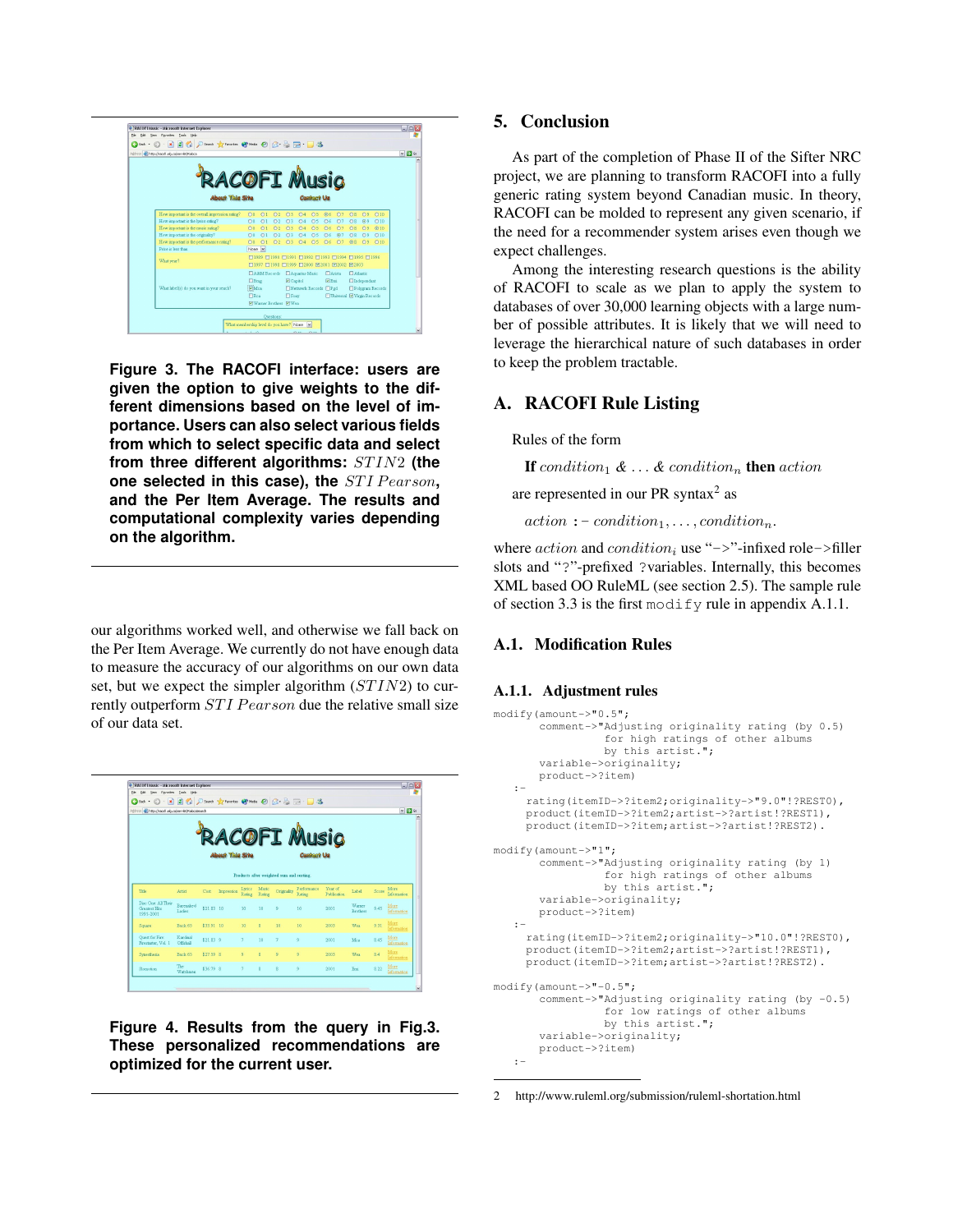```
rating(itemID->?item2;originality->"1.0"!?REST0),
     product(itemID->?item2;artist->?artist!?REST1),
     product(itemID->?item;artist->?artist!?REST2).
modify(amount->"-1";
       comment->"Adjusting originality rating (by -1)
                 for low ratings of other albums
                 by this artist.";
       variable->originality;
       product->?item)
   :-
     rating(itemID->?item2;originality->"0.0"!?REST0),
     product(itemID->?item2;artist->?artist!?REST1),
     product(itemID->?item;artist->?artist!?REST2).
modify(amount->"0.5";
       comment->"Adjusting impression rating (by 0.5)
                 for high ratings of other albums
                 by this artist.";
       variable->impression;
       product->?item)
   :-
     rating(itemID->?item2;impression->"9.0"!?REST0),
     product(itemID->?item2;artist->?artist!?REST1),
     product(itemID->?item;artist->?artist!?REST2).
modify(amount->"1";
       comment->"Adjusting impression rating (by 1)
                  for high ratings of other albums
by this artist.";
       variable->impression;
       product->?item)
  :-
     rating(itemID->?item2;impression->"10.0"!?REST0),
     product(itemID->?item2;artist->?artist!?REST1),
     product(itemID->?item;artist->?artist!?REST2).
modify(amount->"-0.5";
       comment->"Adjusting impression rating (by -0.5)
                 for low ratings of other albums by
                 this artist.";
       variable->impression;
       product->?item)
   :-
     rating(itemID->?item2;impression->"1.0"!?REST0),
     product(itemID->?item2;artist->?artist!?REST1),
     product(itemID->?item;artist->?artist!?REST2).
modify(amount->"-1";
       comment->"Adjusting impression rating (by -1)
                 for low ratings of other albums
                 by this artist.";
       variable->impression;
       product->?item)
   :-
     rating(itemID->?item2;impression->"0.0"!?REST0),
     product(itemID->?item2;artist->?artist!?REST1),
     product(itemID->?item;artist->?artist!?REST2).
modify(amount->"0.5";
       comment->"Adjusting lyrics rating (by 0.5)
                  for high ratings of other albums
by this artist.";
       variable->lyrics;
       product->?item)
   :-
     rating(itemID->?item2;lyrics->"9.0"!?REST0),
     product(itemID->?item2;artist->?artist!?REST1),
     product(itemID->?item;artist->?artist!?REST2).
modify(amount->"1";
       comment->"Adjusting lyrics rating (by 1)
                 for high ratings of other albums
                 by this artist.";
       variable->lyrics;
       product->?item)
   :-
     rating(itemID->?item2;lyrics->"10.0"!?REST0),
     product(itemID->?item2;artist->?artist!?REST1),
```

```
product(itemID->?item;artist->?artist!?REST2).
modify(amount->"-0.5";
      comment->"Adjusting lyrics rating (by -0.5)
                 for low ratings of other albums
                 by this artist.";
       variable->lyrics;
      product->?item)
   :-
     rating(itemID->?item2;lyrics->"1.0"!?REST0),
     product(itemID->?item2;artist->?artist!?REST1),
product(itemID->?item;artist->?artist!?REST2).
modify(amount->"-1";
       comment->"Adjusting lyrics rating (by -1)
                  for low ratings of other albums<br>by this artist.";
       variable->lyrics;
       product->?item)
   :-
     rating(itemID->?item2;lyrics->"0.0"!?REST0),
     product(itemID->?item2;artist->?artist!?REST1),
     product(itemID->?item;artist->?artist!?REST2).
modify(amount->"0.5";
       comment->"Adjusting music rating (by 0.5)
                 for high ratings of other albums
                 by this artist.";
       variable->music;
       product->?item)
   :-
     rating(itemID->?item2;music->"9.0"!?REST0),
     product(itemID->?item2;artist->?artist!?REST1),
     product(itemID->?item;artist->?artist!?REST2).
modify(amount->"1";
      comment->"Adjusting music rating (by 1)
                 for high ratings of other albums
                 by this artist.";
       variable->music;
       product->?item)
   :-
     rating(itemID->?item2;music->"10.0"!?REST0),
     product(itemID->?item2;artist->?artist!?REST1),
     product(itemID->?item;artist->?artist!?REST2).
modify(amount->"-0.5";
      comment->"Adjusting music rating (by -0.5)
                 for low ratings of other albums
                 by this artist.";
       variable->music;
       product->?item)
   :-
     rating(itemID->?item2;music->"1.0"!?REST0),
     product(itemID->?item2;artist->?artist!?REST1),
     product(itemID->?item;artist->?artist!?REST2).
modify(amount->"-1";
       comment->"Adjusting music rating (by -1)
                 for low ratings of other albums
                 by this artist.";
       variable->music;
       product->?item)
   :-
     rating(itemID->?item2;music->"0.0"!?REST0),
     product(itemID->?item2;artist->?artist!?REST1),
     product(itemID->?item;artist->?artist!?REST2).
modify(amount->"0.5";
      comment->"Adjusting performance rating (by 0.5)
                 for high ratings of other albums
                 by this artist.";
      variable->performance;
      product->?item)
   :-
     rating(itemID->?item2;performance->"9.0"!?REST0),
     product(itemID->?item2;artist->?artist!?REST1),
```
product(itemID->?item;artist->?artist!?REST2).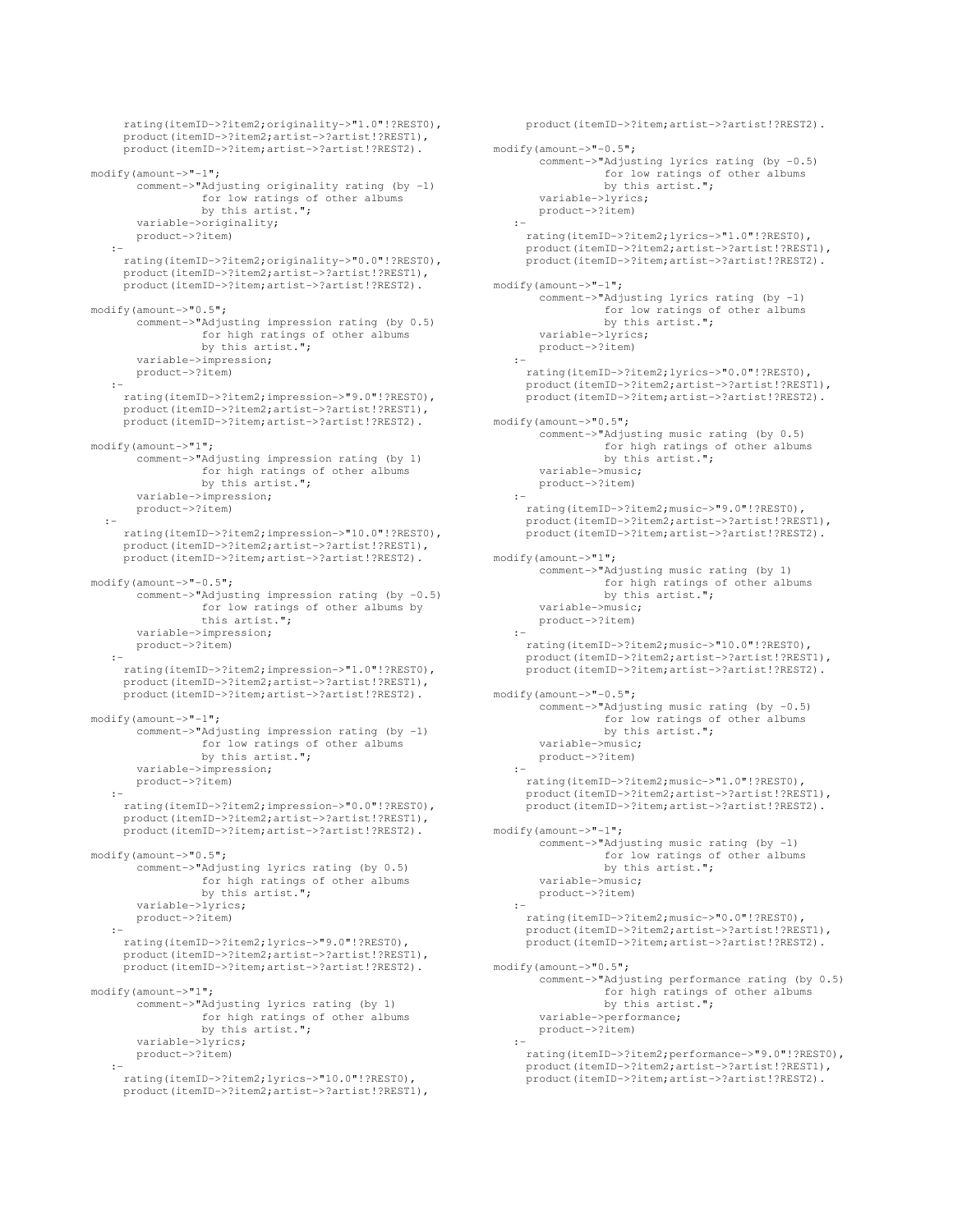```
modify(amount->"1";
       comment->"Adjusting performance rating (by 1)
                  for high ratings of other albums
by this artist.";
       variable->performance;
       product->?item)
   :-
     rating(itemID->?item2;performance->"10.0"!?REST0),
     product(itemID->?item2;artist->?artist!?REST1),
     product(itemID->?item;artist->?artist!?REST2).
modify(amount->"-0.5";
       comment->"Adjusting performance rating (by -0.5)
                  for low ratings of other albums
                 by this artist.";
       variable->performance;
       product->?item)
   :-
     rating(itemID->?item2;performance->"1.0"!?REST0),
     product(itemID->?item2;artist->?artist!?REST1),
     product(itemID->?item;artist->?artist!?REST2).
modify(amount->"-1";
       comment->"Adjusting performance rating (by -1)
                  for low ratings of other albums<br>by this artist.";
       variable->performance;
       product->?item)
   :-
     rating(itemID->?item2;performance->"0.0"!?REST0),
     product(itemID->?item2;artist->?artist!?REST1),
     product(itemID->?item;artist->?artist!?REST2).
```
# A.1.2. Tax Rules

```
tax(amount->"%15";
   comment->"15 percent HST")
   :-
    location(nb).
tax(amount->"%15";
   comment->"15 percent HST")
   :-
    location(ns).
tax(amount->"%15";
   comment->"15 percent HST")
   :-
    location(nl).
tax(amount->"%7";
   comment->"7 percent GST")
   :-
    location(pe).
tax(amount->"%10";
   comment->"10 percent PST")
   :-
   location(pe).
tax(amount->"\frac{1}{60}";
   comment->"Unknown taxes for people
             located outside Canada.")
   :-
    location(notCanada).
tax(amount->"%7";
   comment->"7 percent GST")
   :-
    location(al).
tax(amount->"%7";
   comment->"7 percent GST")
   :-
    location(bc).
tax(amount->"%7";
   comment->"7 percent PST")
   :-
    location(bc).
tax(amount->"%7";
   comment->"7 percent GST")
   :-
    location(ma).
tax(amount->"%7";
   comment->"7 percent PST")
   :-
    location(ma).
```

```
tax(amount->"%7";
   comment->"7 percent GST")
  :-
    location(nw).
tax(amount->"%7";
   comment->"7 percent GST")
   :-
    location(nv).
tax(amount->"%7";
   comment->"7 percent GST")
   :-
   location(on).
tax(amount->"%8";
   comment->"8 percent PST")
   :-
location(on).<br>tax(amount->"%7";
   comment->"7 percent TPS")
  :-
   location(pq).
tax(amount->"%7.5";
   comment->"7.5 percent TVQ")
  :-
    location(pq).
tax(amount->"%7";
   comment->"7 percent GST")
   :-
    location(sk).
tax(amount->"%7";
   comment->"7 percent PST")
   :-
    location(sk).
tax(amount->"%7";
   comment->"7 percent GST")
   :-
    location(yk).
modify(amount->?Amt;
       comment->?Cmt;
  variable->price;
  product->ANY)
   :-
    tax(amount->?Amt;
    comment->?Cmt).
```
## A.2. Elimination Rules

```
NotOffered(itemID->?itemID)
  :-
    student(yes),
     product(price->?price;itemID->?itemID!?REST),
     $lt(?price,22,false).
NotOffered(itemID->?itemID)
   :-
    userLevel(beginner),
     product(itemID->?itemID;impression->?IMP!?REST),
     $lt(?IMP,7,true).
NotOffered(itemID->?itemID)
   :-
     userLevel(beginner),
     product(itemID->?itemID;music->?IMP!?REST),
     .<br>$1t(?IMP, 7, true).
NotOffered(itemID->?itemID)
  :-
    userLevel(beginner),
     product(itemID->?itemID;lyrics->?IMP!?REST),
     $lt(?IMP,7,true).
NotOffered(itemID->?itemID)
   :-
    userLevel(beginner),
     product(itemID->?itemID;performance->?IMP!?REST),
$lt(?IMP,7,true).
```